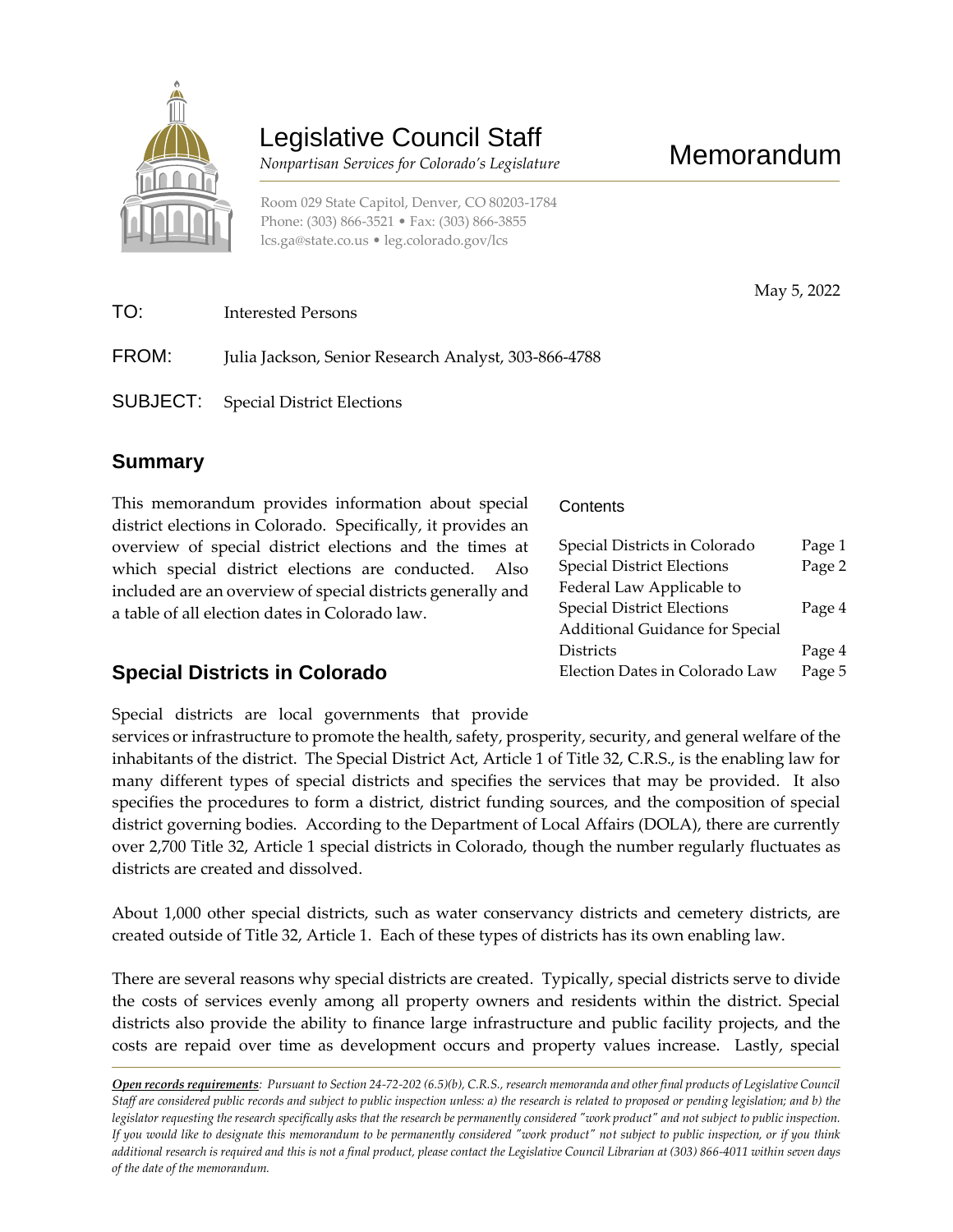districts provide more autonomy than local improvement districts that are directly created by a county or municipality, generally to address shorter-term issues.

Initially, voters decide whether a special district should be formed and who will serve on the board of directors. Once a special district is created, the district's board may levy taxes, charge fees, and own property — consistent with the provisions of the Taxpayer's Bill of Rights (TABOR).<sup>1</sup>

#### **Special District Elections**

Special districts conduct elections for their board members, for TABOR issues such as tax and bond questions, and for general non-TABOR issues, pursuant to their enabling laws. Non-Title 32, Article 1 special districts may not conduct elections at all, as many of their boards are appointed. This section focuses on Title 32, Article 1 special districts.

Elections in Colorado are governed by three separate election codes. Special districts can choose to conduct their elections pursuant to either the Uniform Election Code of  $1992<sub>i</sub><sup>2</sup>$  which governs coordinated elections, or the Colorado Local Government Election Code,<sup>3</sup> which applies to nonpartisan elections not coordinated by county clerks. If a special district election falls on the same date as a municipal election with overlapping boundaries, the district may choose to hold its election jointly with the municipality under the Colorado Municipal Election Code of 1965.<sup>4</sup> If a special district election is coordinated with a county or held jointly with a municipality, the special district questions appear on the same ballot as those elections.

Under the Colorado Local Government Election Code, adopted in 2014, special districts conducting independent elections are exempt from several of the features of Colorado's statewide election laws. Notably, for their regular elections, special districts are not required to send a mail ballot to all voters, although they can choose to do so, or to offer provisional ballots to voters who are not on the district's eligible voter list.

A special district choosing to conduct a polling place election under the Colorado Local Government Election Code must offer absentee ballots and maintain a permanent absentee voter list. Special district TABOR elections must be conducted by mail ballot.

Provisions of the Colorado Local Government Election Code concerning recounts, recall elections, watchers, and challenges mirror those found in the Colorado Municipal Election Code.

**Participation in special district elections.** An eligible elector in a special district election is a person who is registered to vote in Colorado, and:

 $\overline{a}$ 

<sup>1</sup>Colo. Const. art. X, section 20.

<sup>&</sup>lt;sup>2</sup> Articles 1 through 13 of Title 1, C.R.S.

<sup>&</sup>lt;sup>3</sup>Article 13.5 of Title 1, C.R.S.

<sup>4</sup>Article 10 of Title 31, C.R.S.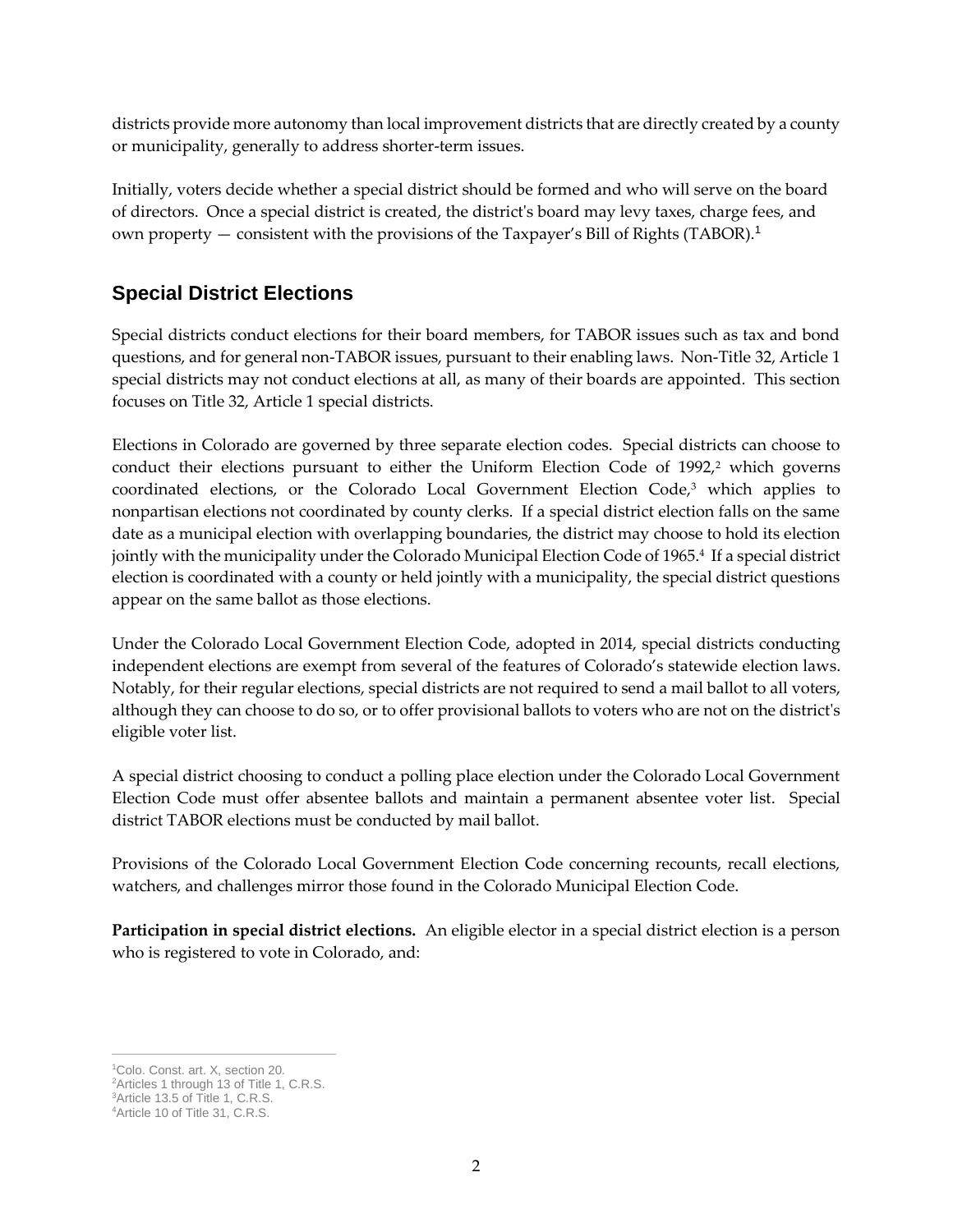- who is a resident of the special district or the area to be included in the special district; or
- who, or whose spouse or civil union partner, owns taxable real or personal property situated within the boundaries of the special district or the area to be included in the special district, whether said person resides within the district or not.<sup>5</sup>

A person who is obligated to pay taxes under a contract to purchase taxable property situated within the boundaries of the special district or the area to be included within the special district is considered an owner, as is an owner of a mobile home or manufactured home. However, a partnership, corporation, or trust is not a "person," and therefore a person owning property through such a legal entity is not eligible to vote.

Special districts are responsible for obtaining from the county clerks a list of eligible electors residing in their districts, and from the county assessors a list of property owners within the district boundaries. These lists together comprise the eligible voter list for a special district election.

**Regular and special election dates.** Under the Colorado Local Government Election Code, regular elections are those where district directors are elected. These have been held on the Tuesday following the first Monday of May in even-numbered years, but beginning in 2023, they will be held in odd-numbered years. The transition to odd-numbered years was a result of House Bill 18-1039 and means that some districts will hold regular elections in May of both 2022 and 2023.

Ballot issue elections concerning bonds (TABOR questions) must be held either at regular elections, in coordinated elections in November of even-numbered years, or in TABOR elections in November of odd-numbered years. Special elections, called by a special district board for non-TABOR questions, can be held in February, May (of even-numbered years), October, or December. See Table 1 on page 5 for additional information about election dates specified in Colorado law.

**Designated election officials.** The Local Government Election Code defines a designated election official as the person designated by the governing body of a special district or by court order to supervise election duties for the district. The designated election official has a number of powers and duties under the law, all of which may also be exercised by a deputy designated election official if one has been appointed. The law does not specify who can be appointed as a designated election official, but it is usually an attorney or paralegal at a law firm with experience in special district elections. The Department of Local Affairs, in its elections trainings, discourages districts from appointing a sitting special district director as a designated election official. The law specifies that to the fullest extent possible, no member of a district's canvass board nor his or her spouse or civil union partner should have a direct interest in the election,<sup>6</sup> and the designated election official serves on the canvass board.

**Call for nominations.** Senate Bill 21-262 changed the way special districts must provide notice in advance of their scheduled elections. The call for nominations states the director positions up for election and provides information about how eligible electors can nominate themselves for these positions. Calls for nominations must be made 75 to 100 days before the election by two different methods. For metro districts organized after January 1, 2000, one method must be to email all

 $\overline{a}$ <sup>5</sup>Section 32-1-103 (5)(a), C.R.S.

<sup>6</sup>Section 1-13.5-1301 (2), C.R.S.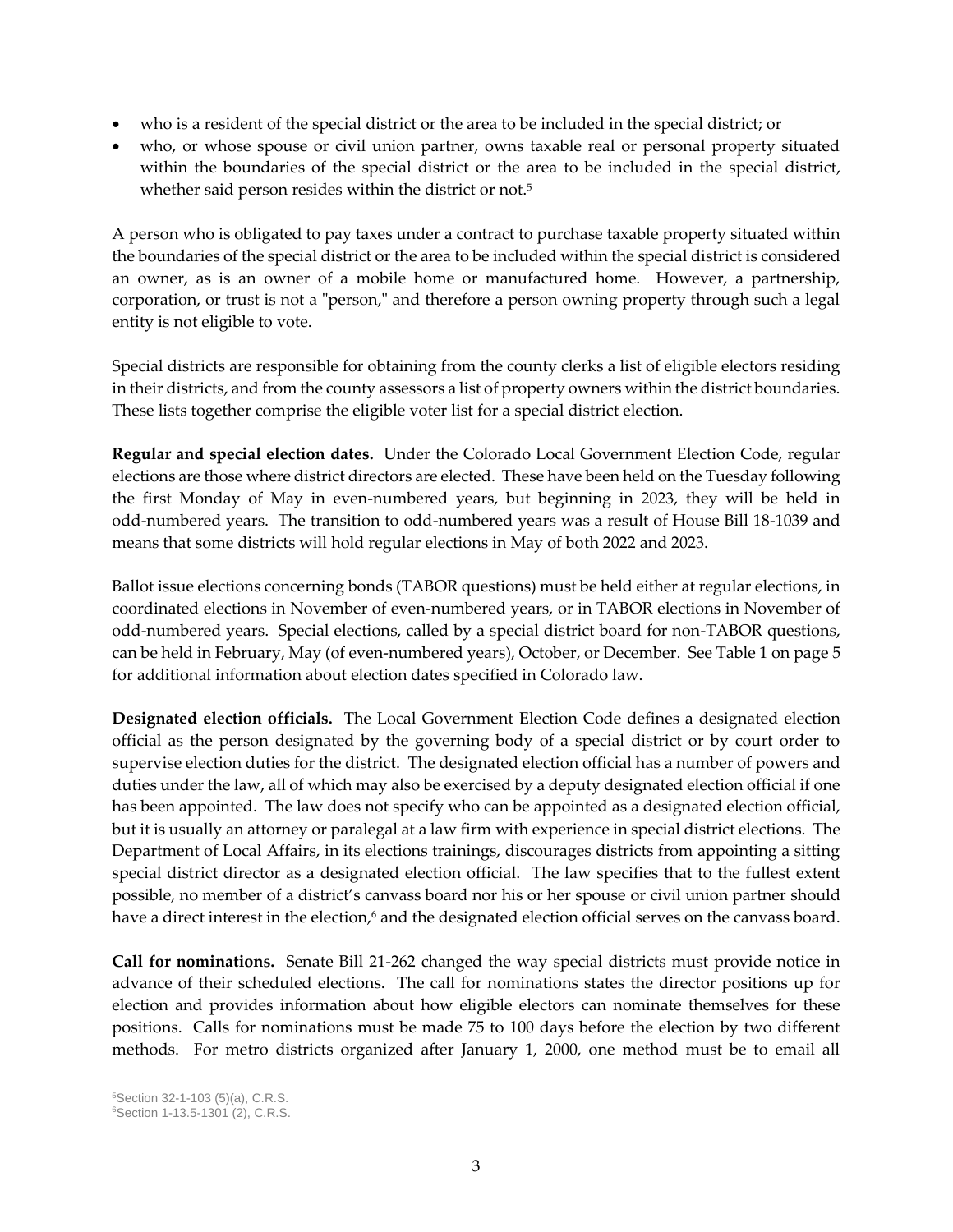registered electors in the district, or mail notice to any registered elector for whom an email address is not available. For all other Title 32, Article 1 special districts, one method must be publication in a newspaper of general circulation in the special district. The second method of providing a call for nominations can be:

- mailing to all registered electors (for older districts not already required to email);
- including the notice prominently in an informational mailing, such as a newsletter;
- posting on an official website; or
- in the case of small, rural districts, posting the notice in three places within district boundaries and the county clerk and recorder's office.

#### **Federal Law Applicable to Special District Elections**

Special districts must follow federal law regarding language accommodations, polling place accommodations for people with disabilities, and military and overseas voters.

**Language minority provisions of the Voting Rights Act.** Special districts in covered areas must provide election materials in languages other than English under federal law. 7 These coverage requirements are updated every five years, most recently in 2021. Currently, in Adams, Alamosa, Conejos, Costilla, Denver, and Saguache counties, election materials must be provided in Spanish. La Plata and Montezuma counties must provide Ute language assistance for elections. House Bill 21-1011 also set state standards for multilingual ballot access, which the Secretary of State has found to apply to Spanish language in 14 additional counties in 2022. However, this law only applies to statewide general and odd-year elections, so it would only apply to special districts when they are participating in a coordinated election run by their county clerk.

**Americans with Disabilities Act.** If a special district conducts a polling place election, polling places must be accessible pursuant to federal law.<sup>8</sup> Polling places and ballot drop-offs should be in public places wherever possible, but they do not necessarily have to be located within the special district.

**Uniform and Overseas Citizens Absentee Voting Act (UOCAVA).** UOCAVA voters are registered electors who are in the military and stationed overseas or citizens otherwise living abroad.<sup>9</sup> Special districts are among the local governments that must send ballots to UOCAVA voters at least 45 days prior to the election. The voters can choose to have their ballots delivered and returned by mail, fax, or email. The voted ballots must be postmarked or sent by 7:00 PM on election day.

#### **Additional Guidance for Special Districts**

The Department of Local Affairs maintains a website on special district elections here:

<https://cdola.colorado.gov/special-district-elections>

 $\overline{a}$ 

<sup>7</sup>52 U.S.C. § 10503.

<sup>852</sup> U.S.C. § 20102.

<sup>9</sup>52 U.S.C. § 20310 and Section 1-8.3-102 (2), C.R.S.